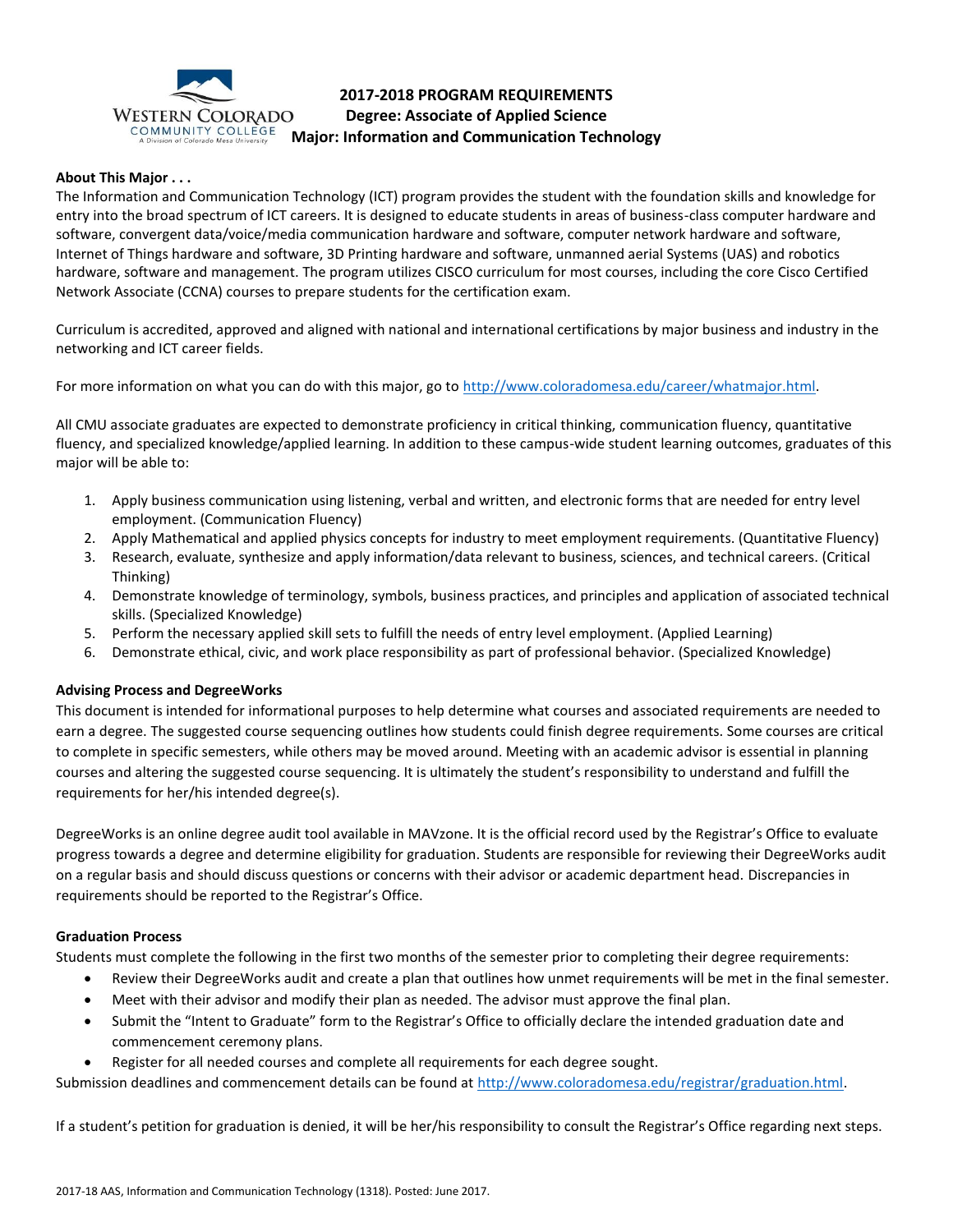# **INSTITUTIONAL DEGREE REQUIREMENTS**

The following institutional degree requirements apply to all CMU/WCCC AAS degrees. Specific programs may have different requirements that must be met in addition to institutional requirements.

- 60 semester hours minimum.
- Students must complete a minimum of 15 of the final 30 semester hours of credit at CMU/WCCC.
- 2.00 cumulative GPA or higher in all CMU/WCCC coursework.
- A course may only be used to fulfill one requirement for each degree/certificate.
- No more than six semester hours of independent study courses can be used toward the degree.
- Non-traditional credit, such as advanced placement, credit by examination, credit for prior learning, cooperative education and internships, cannot exceed 20 semester credit hours for an AAS degree.
- Pre-collegiate courses (usually numbered below 100) cannot be used for graduation.
- Capstone exit assessment/projects (e.g., Major Field Achievement Test) requirements are identified under Program-Specific Degree Requirements.
- The Catalog Year determines which program sheet and degree requirements a student must fulfill in order to graduate. Visit with your advisor or academic department to determine which catalog year and program requirements you should follow.
- See "Requirements for Undergraduate Degrees and Certificates" in the catalog for a complete list of graduation requirements.

### **PROGRAM-SPECIFIC DEGREE REQUIREMENTS**

- 60 semester hours total for the AAS, Information and Communication Technology.
- A grade of "C" or higher must be achieved in all coursework toward major content area.

# **ESSENTIAL LEARNING REQUIREMENTS** (15 semester hours)

See the current catalog for a list of courses that fulfill the requirements below. If a course is an Essential Learning option and a requirement for your major, you must use it to fulfill the major requirement and make a different selection for the Essential Learning requirement.

#### **Communication** (6 semester hours)

- $\square$  ENGL 111 English Composition (3)
- $\Box$  Select one of the following courses: ENGL 112 - English Composition (3) SPCH 101 - Interpersonal Communication (3) SPCH 102 - Speechmaking (3)

#### **Mathematics** (3 semester hours)

 $\Box$  MATH 108 - Technical Math (4) or higher

#### **Other Essential Learning Core Courses** (6 semester hours)

- $\square$  Select one Social and Behavioral Sciences, Natural Sciences, Fine Arts or Humanities course (3)
- $\square$  Select one Social and Behavioral Sciences, Natural Sciences, Fine Arts or Humanities course (3)

#### **OTHER LOWER-DIVISION REQUIREMENTS**

**Wellness Requirement** (2 semester hours)

- $\Box$  KINE 100 Health and Wellness (1)
- $\square$  Select one Activity course (1)